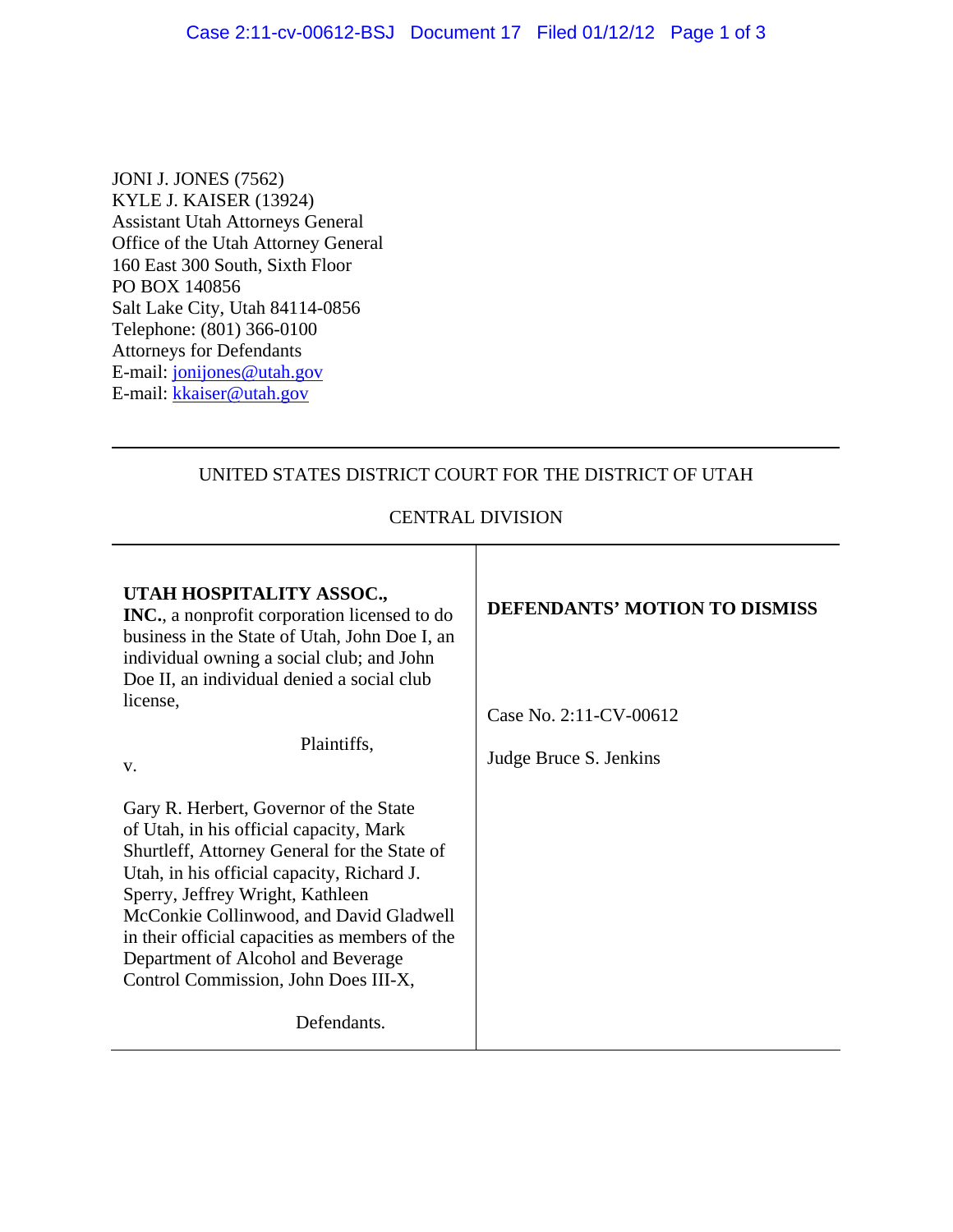## Case 2:11-cv-00612-BSJ Document 17 Filed 01/12/12 Page 2 of 3

Defendants Gary R. Herbert, Governor of the State of Utah; Mark L. Shurleff, Attorney General for the State of Utah; and Dr. Richard J. Sperry, Jeffrey Wright, David Gladwell, and Kathleen McConkie Collinwood, Commissioners of the Utah Department of Alcoholic Beverage Control, by and through counsel Joni J. Jones and Kyle J. Kaiser, pursuant to Federal Rule of Civil Procedure 12(b)(6), move to dismiss Plaintiffs' Amended Complaint [\(doc. 3\)](https://ecf.utd.uscourts.gov/doc1/18312225898). The basis for the Defendants' Motion includes:

- The portions of Senate Bill 314 challenged by the Plaintiffs do not violate the Sherman Antitrust Act because:
	- o SB 314's restriction on happy hour is a unilateral, not a hybrid restraint, and thus does not fall within the scope of the Sherman Act.
	- o SB 314's restriction on happy hour is not a *per se* violation of the Sherman Act, but would be subject, at most, to a Rule of Reason analysis. Because it is not a *per se* violation of Sherman Act, SB314's happy hour restriction cannot, as a matter of law, be invalid pursuant to the Sherman Act.
	- o SB 314's restriction on happy hour is protected by the State Action Doctrine in antitrust law.
	- o SB 314's restriction on happy hour is lawful as a proper exercise of the State of Utah's right to control the importation and distribution of alcoholic beverages under Section 2 of the Twenty-first Amendment.
	- o SB 314's restriction on the number of licenses, and tying liquor licenses to population and law enforcement numbers is a unilateral restraint not subject to regulation under the Sherman Act.